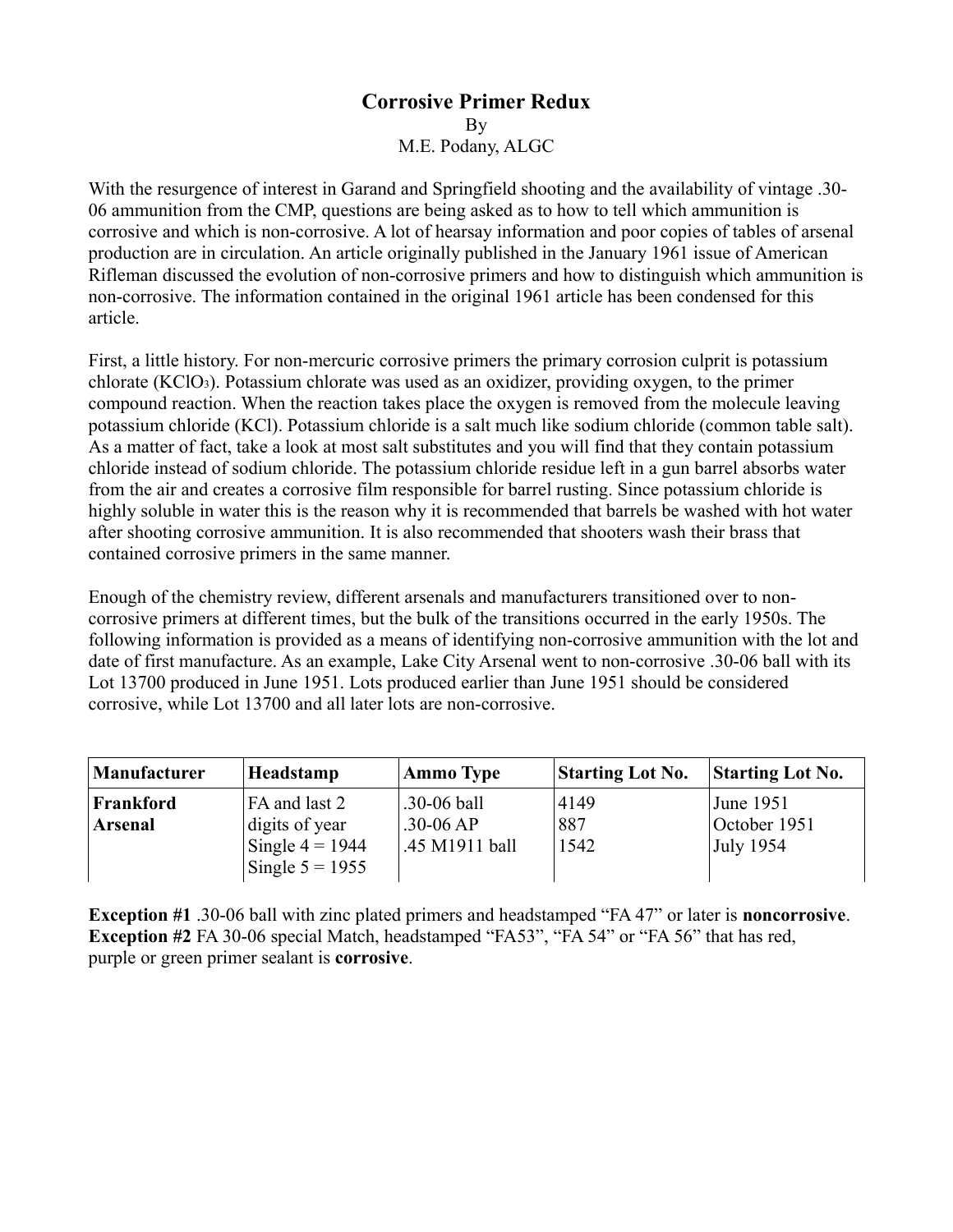| <b>Manufacturer</b>                        | Headstamp                        | <b>Ammo Type</b>                                         | <b>Starting Lot No.</b>                        | <b>Date</b>                                                   |
|--------------------------------------------|----------------------------------|----------------------------------------------------------|------------------------------------------------|---------------------------------------------------------------|
| Federal<br>Cartridge Co.                   | FCC and last 2<br>digits of year | .45 M1911 ball                                           | 1801                                           | November 1953                                                 |
| <b>Lake City</b><br><b>Arsenal</b>         | LC and last 2<br>digits of year  | .30-06 ball<br>$.30 - 06 AP$                             | 13700<br>13158                                 | June 1951<br>April 1952                                       |
| Remington<br>Arms Co., Inc.                | RA and last 2<br>digits of year  | .30-06 ball<br>.45 M1911 ball                            | 33853<br>5552                                  | November 1951<br>September 1952                               |
| <b>St. Louis</b><br><b>Ordnance Plant</b>  | SL and last 2<br>digits of year  | .30-06 ball<br>$.30 - 06 AP$                             | 9420<br>9467                                   | May 1952<br><b>July 1952</b>                                  |
| <b>Twin Cities</b><br><b>Arsenal</b>       | TW and last 2<br>digits of year  | .30-06 ball<br>.30-06 AP<br>.45 M1911 ball               | 19362<br>19776<br>18000                        | December 1950<br>February 1952<br>August 1953                 |
| Western<br>Cartridge Co.                   | WCC and last 2<br>digits of year | .30-06 ball<br>.45 M1911 ball                            | 6428<br>6375                                   | June 1951<br>November 1952                                    |
| Winchester<br><b>Repeating Arms</b><br>Co. | WRA and last 2<br>digits of year | .30-06 ball<br>.30-06 AP<br>.45 M1911 ball<br>steel case | 23201<br>22007<br>22198<br>22000-22007 only    | August 1951<br><b>June 1954</b><br>November 1951<br>June 1954 |
| <b>Dominion</b><br>Arsenal, Canada         | DAQ and last 2<br>digits of year | .30-06 ball                                              | 44000<br>all by this maker<br>was noncorrosive | August 1945                                                   |
| Verdun Arsenal,<br>Canada                  | VC and last 2<br>digits of year  | 30-06 ball                                               | 42000<br>all by this maker<br>was noncorrosive | April 1945                                                    |

## **Other Ammunition**

All .30 carbine ammunition is non-corrosive.

All 7.62mm NATO ammunition manufactured in the U.S. is non-corrosive except 1956 International Match ammunition manufactured at the Frankford Arsenal at the same time as the .30-06 International Match ammo listed previously. In 1930 Frankford Arsenal produced a batch of National Match ammunition that was non-corrosive. Problems with high pressures occurred at Camp Perry and the lot was replaced with a conventionally loaded lot and not used further.

The following manufacturers made small arms ammunition during World War II only **and all of their production was corrosive**:

| <b>Manufacturer</b>       | Headstamp                         |  |  |
|---------------------------|-----------------------------------|--|--|
| Eau Claire Ordnance Plant | EW and last 2 digits of year      |  |  |
| Denver Ordnance Plant     | DEN and last 2 digits of year     |  |  |
| Des Moines Ordnance Plant | DM and last 2 digits of year      |  |  |
| Utah Ordnance Plant       | U or UT and last 2 digits of year |  |  |